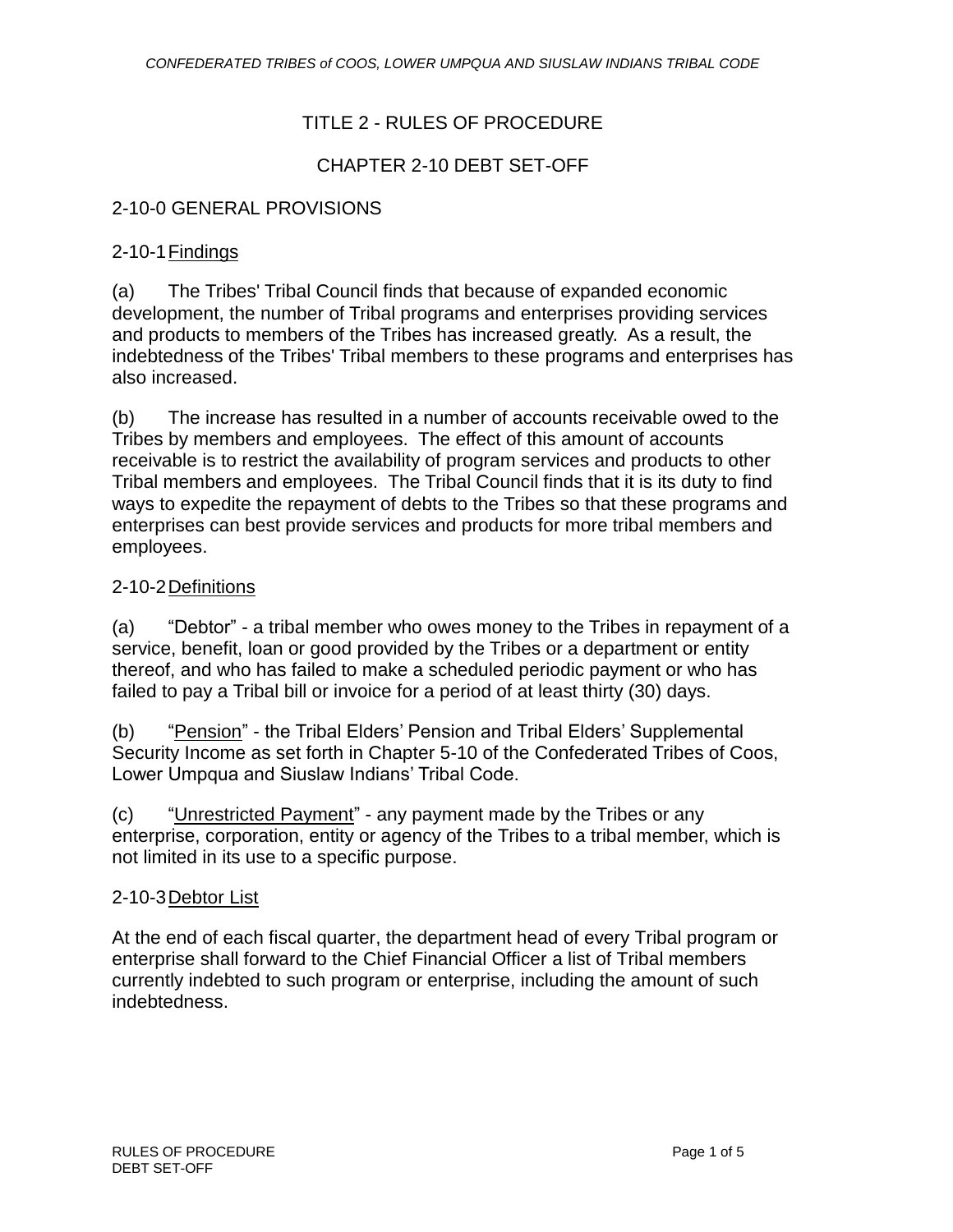### 2-10-4Notice

Within ten (10) days after receiving debtor lists from Tribal programs and enterprises, the Chief Financial Officer shall cause a notice to be sent out to each Tribal member on the debtor lists, which notice shall be substantially in the following form:

> "Tribal records show that you owe the (name of tribal program) the sum of \$ \_\_\_\_\_\_\_ as of (date) and that you are either thirty (30) days late with payment or have missed a scheduled periodic payment. Unless it is paid in full immediately, or you negotiate a new payment plan with the (name of tribal program), it will be withheld from your share of the next Tribal pension or other unrestricted payment. The amount withheld will then be credited towards your debt. If you believe the amount of the debt shown to be incorrect or if you have any other reason to question the debt, you must file an action in Tribal Court to contest this matter within seven (7) days after the date of this notice. If you do not bring such an action, the amount of debt will be withheld from your pension, dividend or other unrestricted payment."

### 2-10-5Tribal Court Action

If an action is commenced in the Tribal Court within the time period set out above, a hearing shall be held within five (5) days after the filing of the action to determine the validity of the debtor's claim. The Tribal Court shall have the discretion to order the debt paid in a single or multiple payments. The decision of the Tribal Court shall be final.

#### 2-10-6Debt Set Off

(a) If no action is commenced in the Tribal Court within the time period set out above, or if the action is determined in favor of the Tribes by the Tribal Court, the Tribal Accountant shall withhold the amount indicated in the Notice to the Debtor from the next available pension payment or unrestricted payment to the Debtor.

#### 2-10-7 Severability

If any provision of this Chapter or its application to any person or circumstance is held invalid, the remainder of the Chapter or the application of the provision to other persons or circumstances is not affected.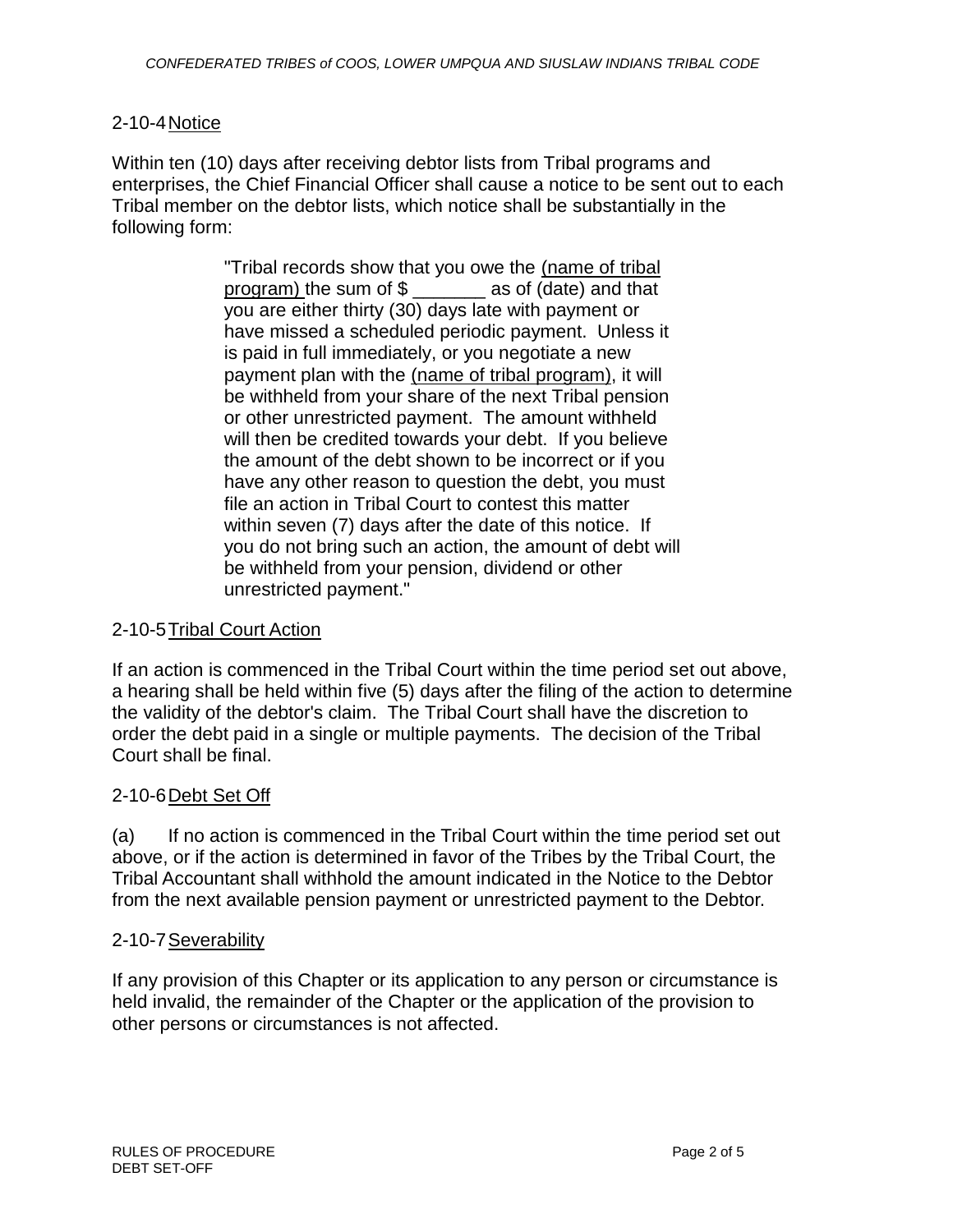# 2-10-8 Effective Date

This Chapter shall be effective from the date of its adoption by the Tribes' Tribal Council to all existing or future Accounts Payable.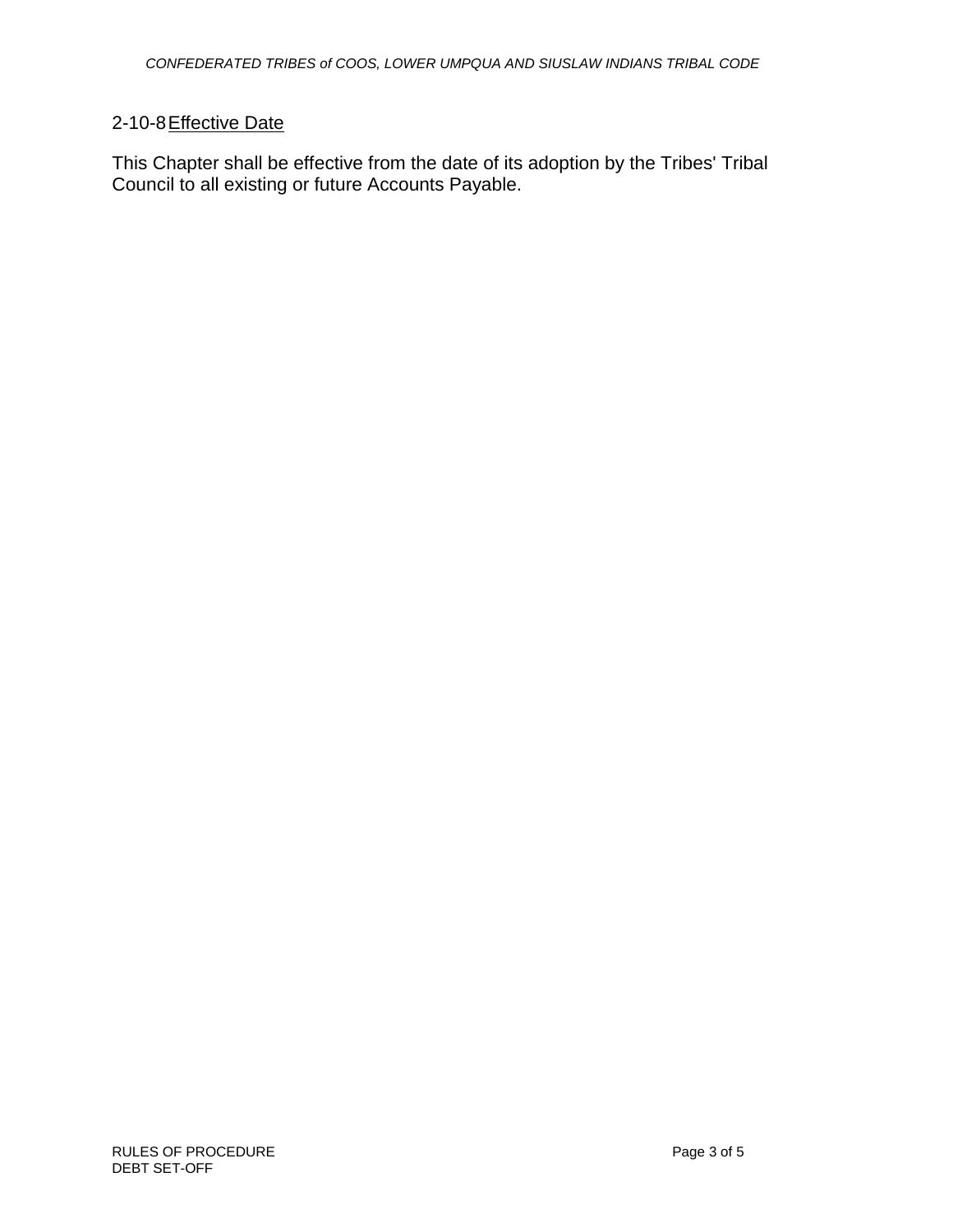APPENDIX A

# LEGISLATIVE HISTORY AND EDITORIAL CHANGES